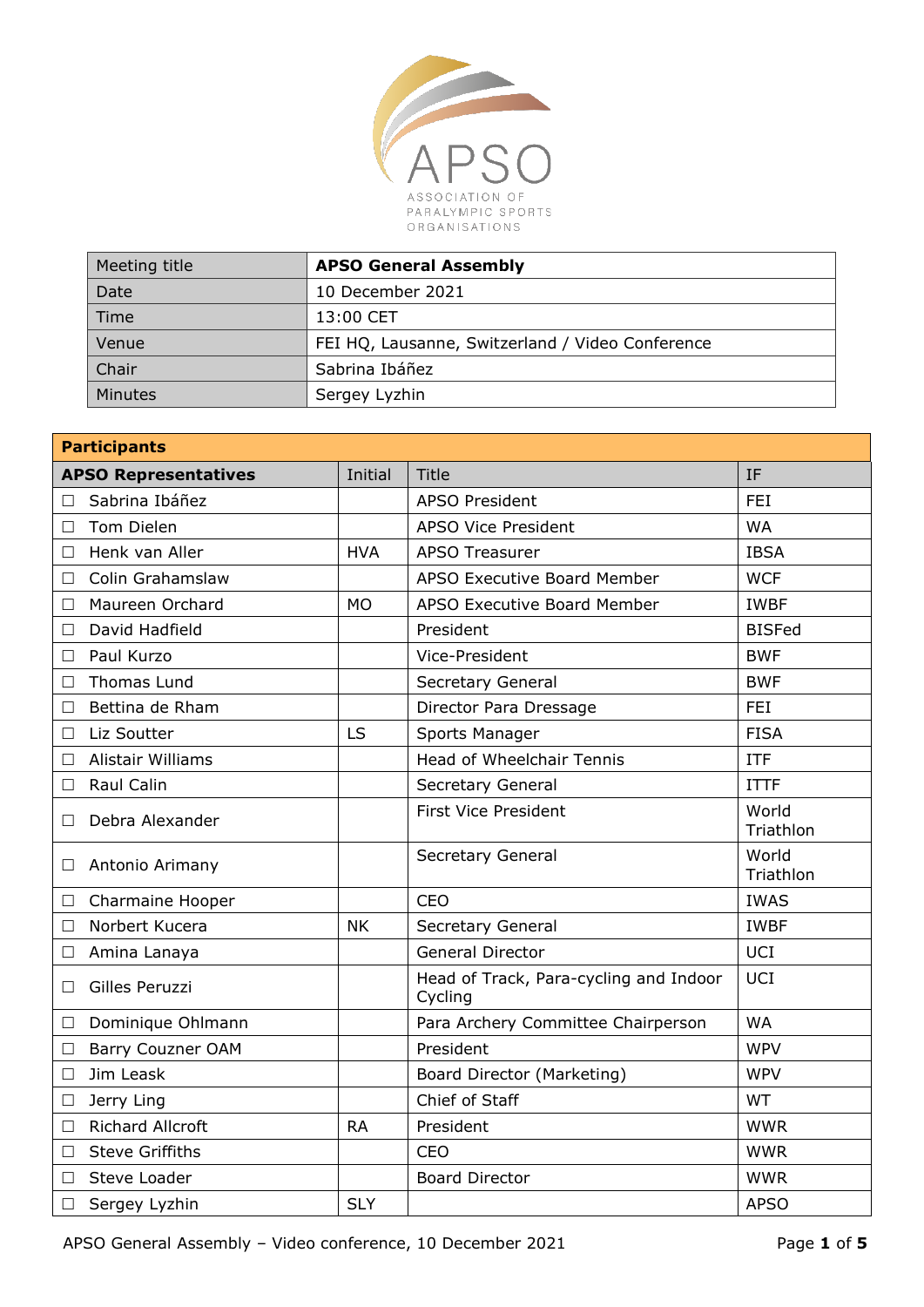

| <b>Invitees</b> |                            |    |
|-----------------|----------------------------|----|
| Alastair Fox    | Director of Events         | WS |
| Massimo Dighe   | Para World Sailing Manager | WS |

| <b>Agenda</b>           |                                         |                                      | <b>Speaker</b> | <b>Annex</b> |
|-------------------------|-----------------------------------------|--------------------------------------|----------------|--------------|
| 1                       | Welcome                                 |                                      | Chair          |              |
| $\overline{2}$          |                                         | Approval of the APSO GA 2021 Agenda  | All            |              |
| 3                       |                                         | Approval of the APSO GA Minutes 2019 | All            |              |
| 4                       | <b>Finances</b>                         |                                      | Treasurer      |              |
|                         | 4.1                                     | <b>Treasurer's Report</b>            |                |              |
|                         | 4.2                                     | 2019                                 |                |              |
|                         | 4.3                                     | 2020                                 |                |              |
|                         | 4.4                                     | 2021                                 |                |              |
|                         | 4.5                                     | <b>Annual Subscription fee</b>       |                |              |
| 5                       |                                         | <b>APSO Statutes amendments</b>      | All            |              |
| 6                       |                                         | <b>APSO Elections</b>                | All            |              |
| $\overline{\mathbf{z}}$ | <b>IPC General Assembly 2021</b><br>All |                                      |                |              |
| 8                       |                                         | Any other business                   | All            |              |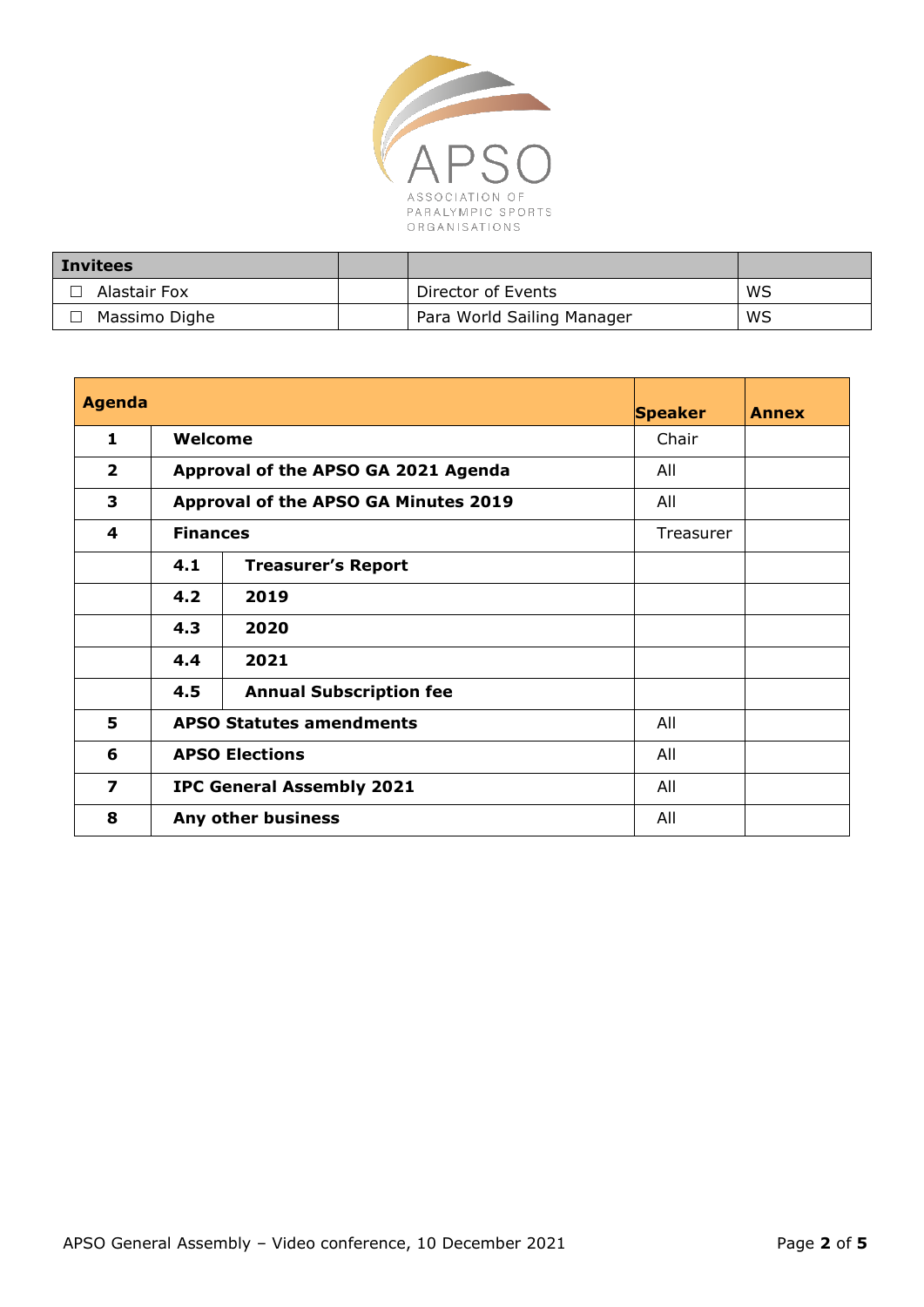

| <b>Minutes</b> |                                                                                                                                                                                                                                                                                                                                                                                                                                                                                                                                                                                                                                                                                                                                                                                                                                                                       |                                                                                                                                                                                                                                                                                                                                                                                                                                                                                                                                                                                                                                                                                                                                                                                                                                                                                                                                                                                                                                                                                   |  |  |
|----------------|-----------------------------------------------------------------------------------------------------------------------------------------------------------------------------------------------------------------------------------------------------------------------------------------------------------------------------------------------------------------------------------------------------------------------------------------------------------------------------------------------------------------------------------------------------------------------------------------------------------------------------------------------------------------------------------------------------------------------------------------------------------------------------------------------------------------------------------------------------------------------|-----------------------------------------------------------------------------------------------------------------------------------------------------------------------------------------------------------------------------------------------------------------------------------------------------------------------------------------------------------------------------------------------------------------------------------------------------------------------------------------------------------------------------------------------------------------------------------------------------------------------------------------------------------------------------------------------------------------------------------------------------------------------------------------------------------------------------------------------------------------------------------------------------------------------------------------------------------------------------------------------------------------------------------------------------------------------------------|--|--|
|                | <b>R: Resolution</b>                                                                                                                                                                                                                                                                                                                                                                                                                                                                                                                                                                                                                                                                                                                                                                                                                                                  | <b>I: Information</b><br><b>T: Task</b>                                                                                                                                                                                                                                                                                                                                                                                                                                                                                                                                                                                                                                                                                                                                                                                                                                                                                                                                                                                                                                           |  |  |
| 1              | Welcome<br>The Chair welcomed everyone to the APSO General Assembly (GA) and acknowledged that<br>it was a regret that members could not meet in person due to the global pandemic<br>circumstances. Nevertheless, it was necessary to carry out APSO elections and to review<br>statutory amendments, therefore the APSO GA took place in a video conference format. (I)<br>The Chair on behalf of all APSO members thanked Henk van Aller's and Maureen Orchard<br>for their invaluable contribution to the establishment of APSO and for their dedicated<br>service on APSO Executive Board (EB). Both candidates had decided not to seek re-election<br>to the EB. $(I)$<br>The LUMI voting platform was introduced and explained to the APSO GA and was used to<br>conduct remote voting. With 14 voting delegates present the quorum for the GA was met.<br>(I) |                                                                                                                                                                                                                                                                                                                                                                                                                                                                                                                                                                                                                                                                                                                                                                                                                                                                                                                                                                                                                                                                                   |  |  |
| $\mathbf{2}$   | Approval of the APSO GA 2021 Agenda<br>The Agenda for the APSO GA 2021 was approved. $(R)$                                                                                                                                                                                                                                                                                                                                                                                                                                                                                                                                                                                                                                                                                                                                                                            |                                                                                                                                                                                                                                                                                                                                                                                                                                                                                                                                                                                                                                                                                                                                                                                                                                                                                                                                                                                                                                                                                   |  |  |
| 3              | Approval of the APSO GA Minutes 2019<br>The Minutes of the APSO GA 2019 were approved. $(R)$                                                                                                                                                                                                                                                                                                                                                                                                                                                                                                                                                                                                                                                                                                                                                                          |                                                                                                                                                                                                                                                                                                                                                                                                                                                                                                                                                                                                                                                                                                                                                                                                                                                                                                                                                                                                                                                                                   |  |  |
| 4              | <b>Finances</b>                                                                                                                                                                                                                                                                                                                                                                                                                                                                                                                                                                                                                                                                                                                                                                                                                                                       |                                                                                                                                                                                                                                                                                                                                                                                                                                                                                                                                                                                                                                                                                                                                                                                                                                                                                                                                                                                                                                                                                   |  |  |
|                | $4.1 -$<br>4.4                                                                                                                                                                                                                                                                                                                                                                                                                                                                                                                                                                                                                                                                                                                                                                                                                                                        | <b>Treasurer's Report</b><br>HVA explained that the main income in 2019 was from the IPC Grant and from<br>membership fees. Expenditures came from hosting meetings and from the launch<br>of the website. (I)<br>Because of COVID-19 pandemic outbreak in 2020 there were even fewer financial<br>transactions for APSO. The IPC Grant remained the only income in 2020 as the<br>decision was taken to waive membership fees for that year due to financial<br>difficulties caused by the pandemic to many of APSO members. $(I)$<br>The Chair informed the members that the IPC Grant for 2021 had still not been<br>received. It was therefore necessary to liaise with the IPC post GA in order to<br>obtain explanation on the procedures for further receiving of the grant. (T)<br>SLY informed the members that payment for the Nielsen project on Tokyo 2020<br>Paralympic Games media research was scheduled for the end of the year and<br>online Women Leadership Course was planned for early 2022 which would also<br>require substantial financial resources. (I) |  |  |
|                | 4.5                                                                                                                                                                                                                                                                                                                                                                                                                                                                                                                                                                                                                                                                                                                                                                                                                                                                   | <b>Annual Subscription fee</b><br>The GA approved to maintain the annual subscription fee at CHF 300. $(R)$                                                                                                                                                                                                                                                                                                                                                                                                                                                                                                                                                                                                                                                                                                                                                                                                                                                                                                                                                                       |  |  |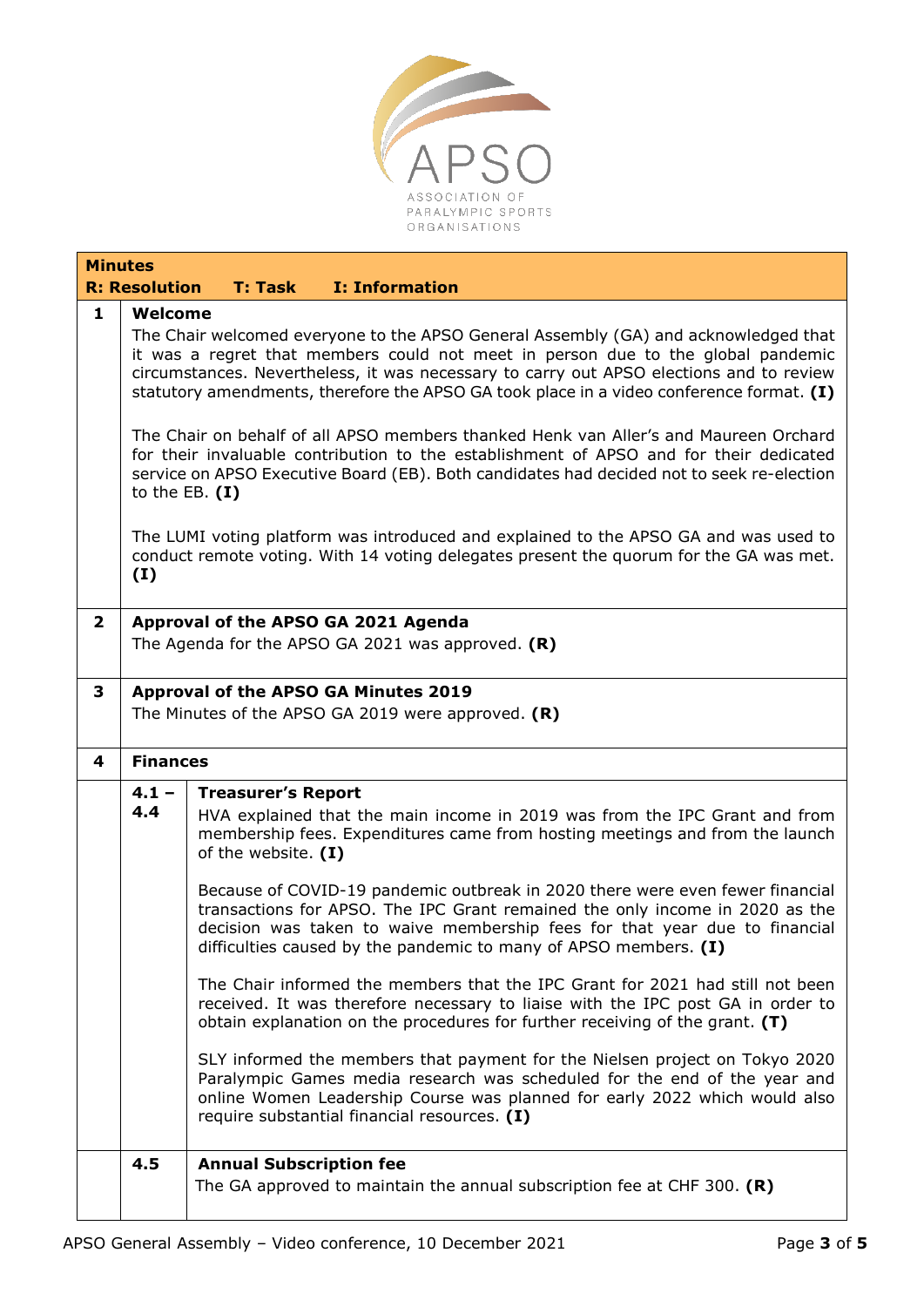

| 5                       | <b>APSO Statutes amendments</b>                                                                                                                                                                                                                                                                                                                                                                                                                                                                                                                                                                      |
|-------------------------|------------------------------------------------------------------------------------------------------------------------------------------------------------------------------------------------------------------------------------------------------------------------------------------------------------------------------------------------------------------------------------------------------------------------------------------------------------------------------------------------------------------------------------------------------------------------------------------------------|
|                         | SLY introduced the proposed amendments to APSO Statutes to the members. They would<br>entrench principles of non-discrimination, diversity and inclusion into the Statutes as well<br>as commitment of APSO and all of its members to safe sport and good governance<br>principles. (I)                                                                                                                                                                                                                                                                                                              |
|                         | It was also proposed to include into the Statutes provisions that would allow APSO EB to<br>hold the GA by electronic means in exceptional circumstances. (I)                                                                                                                                                                                                                                                                                                                                                                                                                                        |
|                         | It was proposed to clarify role and responsibilities of the APSO Secretariat, which were to<br>be fulfilled by the Honorary Secretary General on a non-remunerated basis for the time<br>being. $(I)$                                                                                                                                                                                                                                                                                                                                                                                                |
|                         | The proposed amendments were unanimously approved by the GA. $(R)$                                                                                                                                                                                                                                                                                                                                                                                                                                                                                                                                   |
|                         | DA noted that item 16 of the Statutes stated that the GA and the EB might appoint<br>Commissions or Working Groups, which presumably required approval from both in such<br>case. It was recommended to amend that provision in the future so that it was the GA<br>and/or the EB authority. $(T)$                                                                                                                                                                                                                                                                                                   |
| 6                       | <b>APSO Elections</b>                                                                                                                                                                                                                                                                                                                                                                                                                                                                                                                                                                                |
|                         | SLY informed the members that one candidature was received for position of the APSO<br>President and that 4 candidatures were received for 4 positions of APSO EB members. (I)                                                                                                                                                                                                                                                                                                                                                                                                                       |
|                         | Sabrina Ibáñez (FEI) was elected APSO President for the term of 2021-2025. Tom Dielen<br>(WA), Colin Grahamslaw (WCF), Charmaine Hooper (IWAS) and Steve Loader (WWR) were<br>elected APSO EB members for the term of 2021-2025. $(R)$                                                                                                                                                                                                                                                                                                                                                               |
| $\overline{\mathbf{z}}$ | <b>IPC General Assembly 2021</b>                                                                                                                                                                                                                                                                                                                                                                                                                                                                                                                                                                     |
|                         | It was of mutual interest for APSO members to discuss the Motions to the IPC GA 2021 and the<br>potential consequences on APSO and the International Federations (IFs) should they pass. (I)                                                                                                                                                                                                                                                                                                                                                                                                         |
|                         | The members praised the IPC for a thorough consultation process on the Governance review<br>and on the new draft constitution. Not all of the recommendations from IFs had been included<br>in the final draft, but the APSO members were of opinion that the new IPC Constitution would<br>still be a big step forward for the organization, thus should be supported. $(I)$                                                                                                                                                                                                                        |
|                         | The members agreed that providing additional votes to the continental Paralympic<br>Committees would contradict the proposed governance reforms of the IPC, specifically due<br>to duplication of votes since each and every National Paralympic Committee of each<br>concerned region already has full voting rights. (I)                                                                                                                                                                                                                                                                           |
|                         | The members disagreed to any potential interference of the IPC into the IFs membership<br>fee policies. Many IF already had very affordable fees, either unique and equal for everyone<br>(USD 300 for World Triathlon) or reduced for developing nations (CHF 500 for FEI). It also<br>based on the fact that members of the IFs are predominantly their National Federations<br>and the membership fee should not be decided by the paralympic side of the sport. As a<br>matter of principle, it was agreed that such areas of business should have remained in sole<br>authority of the IFs. (I) |